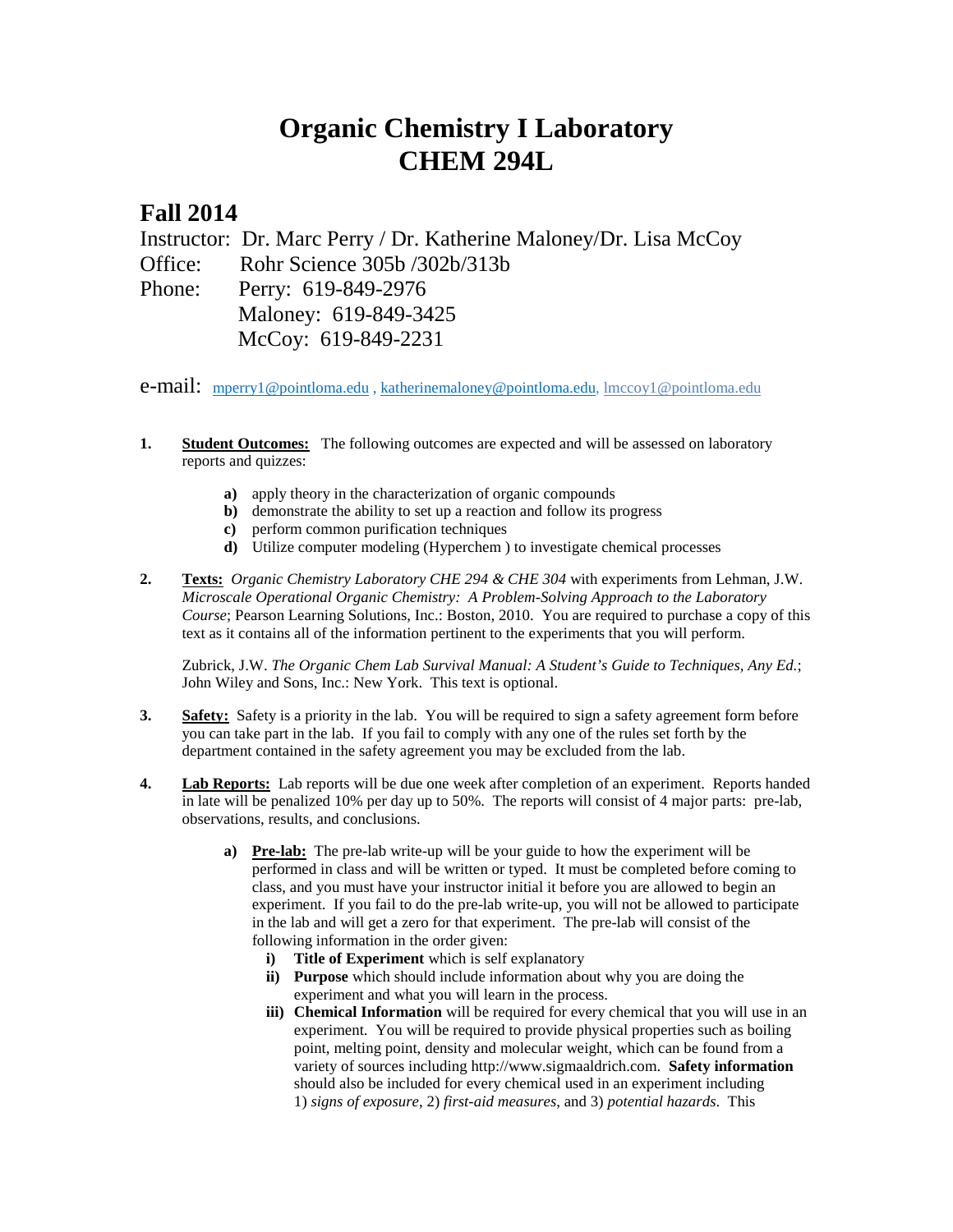information can be found in the Material Safety Data Sheets (MSDS) contained in yellow binders at the back of the lab or on the internet (hazard.com or sigmaaldrich.com ).

- **iv) Procedure** will be a step-by-step list of tasks that you will perform in an experiment as laid out in the Lab text. Each step should be no longer than a sentence and should contain check boxes next to each item so that you can check them off as you go.
- **v) Expected Results** which should include a theoretical yield and expected physical characteristics of product such as color, state, melting point, spectral data, etc.
- **b) Observations:** This is the section in your lab notebook where you record all of your observations such as physical properties, characterization and amount of product.
- **c) Results:** Beginning with this section, your report will be typed using 12pt Times New Roman or Arial fonts. This section should include a physical description of your product, overall reactions (which can be drawn), yield calculations including calculations for determining limiting reagents, characterization results, and a discussion of product purity. The relevant results are often best summed up in a table.
- **d) Conclusions:** This section is where you compare the expected results with those obtained in your hands. You need to explain why we are to believe that you isolated the correct product. If necessary, you should also consider offering a reasonable explanation as to why your results do not match those which are expected.
- **5. Quizzes**: There will be a quiz given at the beginning of each class on the day that a new experiment is to begin. The quiz will contain material from the previous lab as well as on the experiment to be performed on that day.
- **6. Grades**:Grades will be calculated based on your best 9 experiments. Although there are 10 experiments, your lowest score will be dropped. Each laboratory report will be graded out of 50 points which is broken down as shown below. There are a total of 450 points possible. **If you do not earn at least 270 points in the lab you will not receive a passing grade in the course.** Your total score will be divided by 450 and then multiplied by 100 to get your lab percentage. This percentage will count as 25% of your overall course grade.

| Prelab              | 5 pts    |
|---------------------|----------|
| <b>Observations</b> | 5 pts    |
| Results             | $15$ pts |
| Conclusions         | $15$ pts |
| Ouiz                | 10 pts   |

- **7. Make-Up Labs:** Due to the busy room, faculty, and student schedules, no make-up labs will be given. We understand that unforeseeable events might arise which prevent you from coming to lab. For this reason you will be able to drop your lowest lab grade. If you miss a lab with an excused absence, then that lab will be the lab grade that is dropped. If you miss a lab and do not have an excused absence, you will receive a zero for that lab and that zero will not be dropped. Other missed labs will be counted as a zero unless prior arrangements are made.
- **8. Student Code of Conduct:** You are expected to conduct yourself in an upright and ethical manner. If you are caught cheating in any form (plagiarism, copying, reporting data fraudulently, etc.) you will be given a failing grade for that course activity. In addition, you will be subject to further disciplinary action as set forth by university policy.
- **9. Office Hours:** We will make every effort to be available in our office during the times we've indicated below for office hours. You are welcome to schedule an appointment or take your chances and drop by, especially if you find these hours inconvenient.